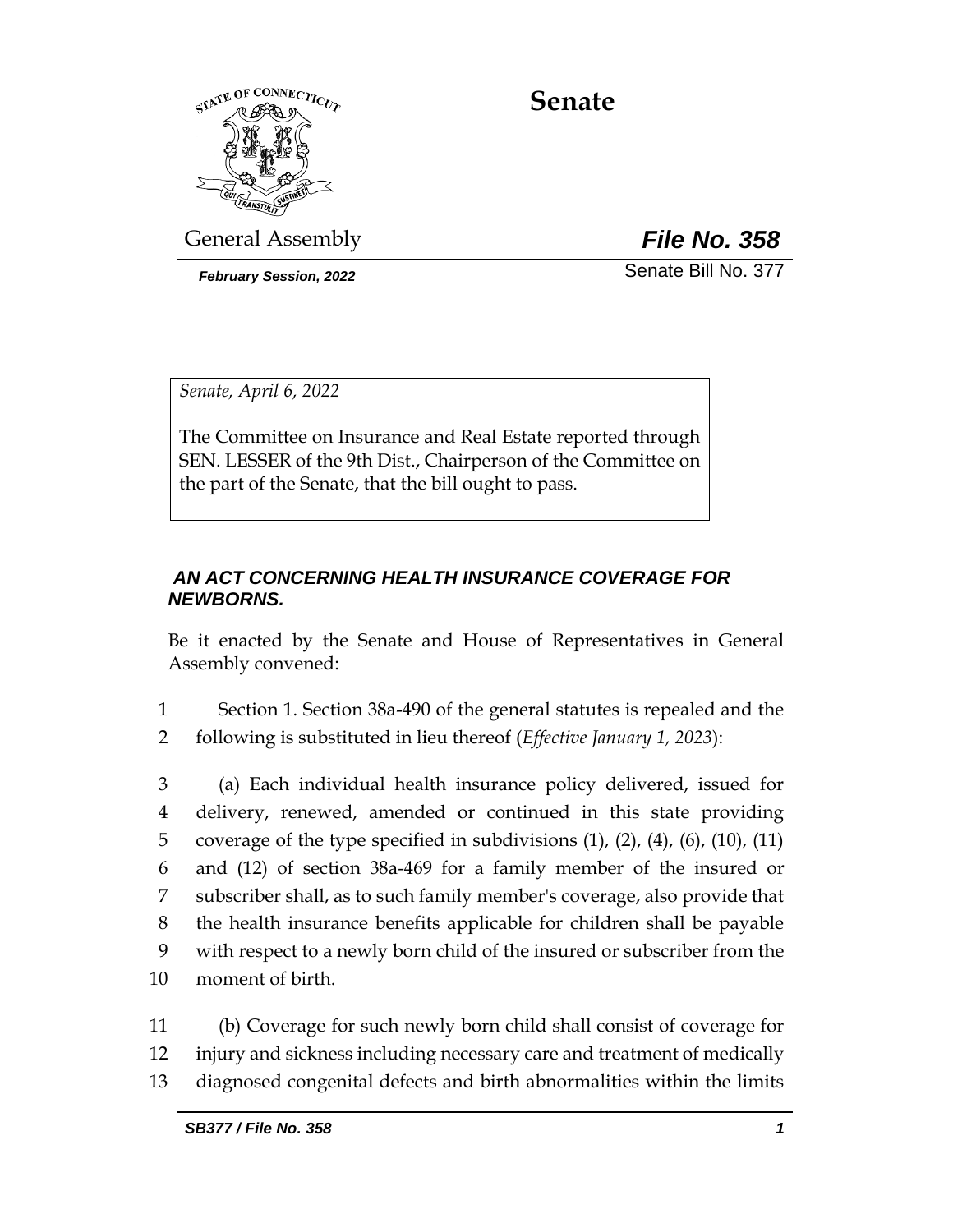of the policy.

 (c) If payment of a specific premium or subscription fee is required to provide coverage for a child, the policy or contract may require that notification of birth of such newly born child and payment of the required premium or fees shall be furnished to the insurer, hospital service corporation, medical service corporation or health care center not later than **[**sixty-one**]** one hundred twenty-one days after the date of 21 birth <u>or the date of discharge from the hospital</u>, whichever is later, in order to continue coverage beyond such **[**sixty-one-day**]** period, provided failure to furnish such notice or pay such premium or fees shall not prejudice any claim originating within such **[**sixty-one-day**]** period.

 Sec. 2. Section 38a-516 of the general statutes is repealed and the following is substituted in lieu thereof (*Effective January 1, 2023*):

 (a) Each group health insurance policy delivered, issued for delivery, renewed, amended or continued in this state providing coverage of the type specified in subdivisions (1), (2), (4), (6), (11) and (12) of section 38a- 469 for a family member of the insured or subscriber shall, as to such family member's coverage, also provide that the health insurance benefits applicable for children shall be payable with respect to a newly born child of the insured or subscriber from the moment of birth.

 (b) Coverage for such newly born child shall consist of coverage for injury and sickness including necessary care and treatment of medically diagnosed congenital defects and birth abnormalities within the limits of the policy.

 (c) If payment of a specific premium fee is required to provide coverage for a child, the policy may require that notification of birth of such newly born child and payment of the required premium or fees shall be furnished to the insurer, hospital service corporation, medical service corporation or health care center not later than **[**sixty-one**]** one 44 hundred twenty-one days after the date of birth or the date of discharge from the hospital, whichever is later, in order to continue coverage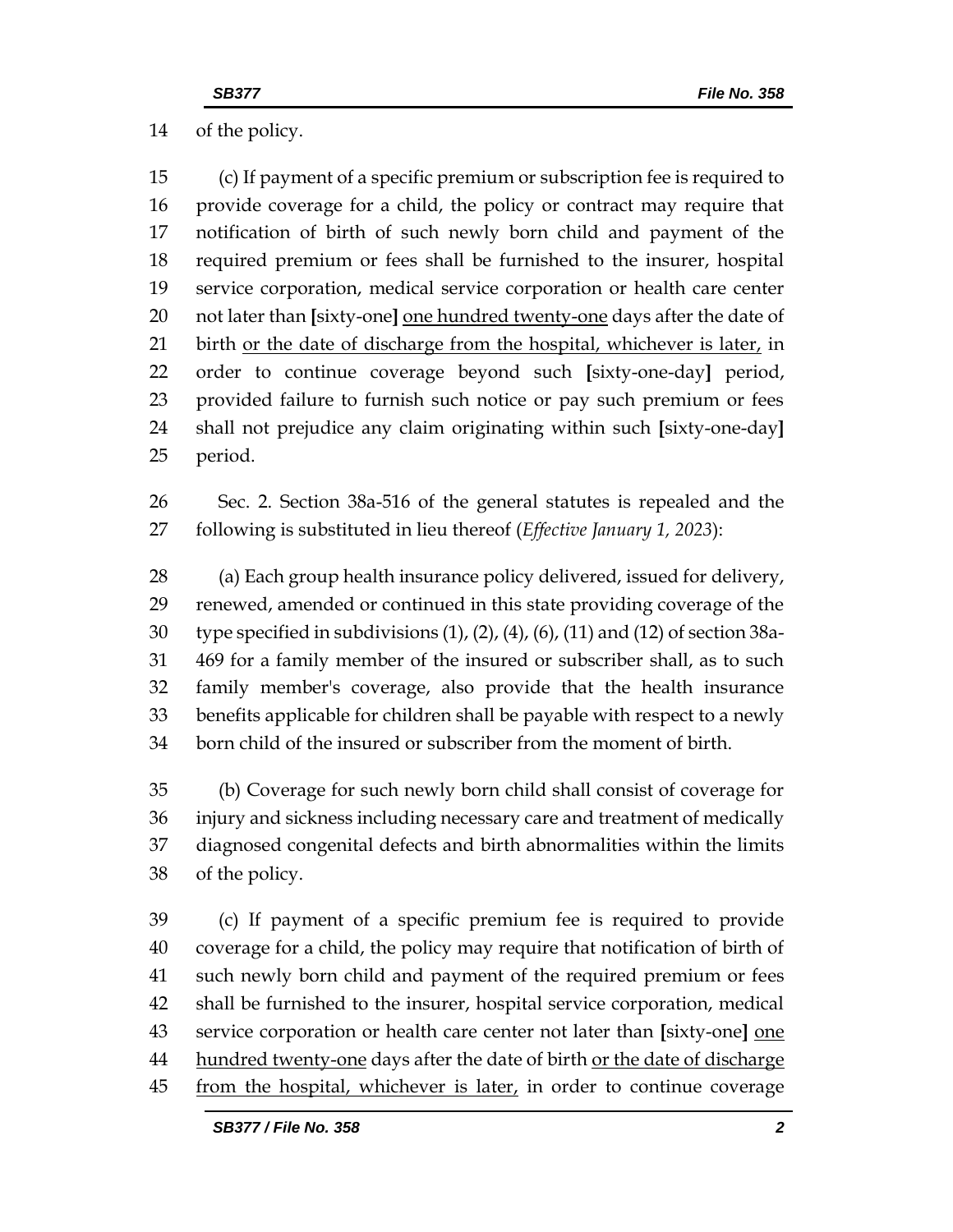- 46 beyond such **[**sixty-one-day**]** period, provided failure to furnish such
- 47 notice or pay such premium shall not prejudice any claim originating
- 48 within such **[**sixty-one-day**]** period.

| sections: |                 | This act shall take effect as follows and shall amend the following |
|-----------|-----------------|---------------------------------------------------------------------|
| Section 1 | January 1, 2023 | 38a-490                                                             |
| Sec. 2    | January 1, 2023 | 38a-516                                                             |

*INS Joint Favorable*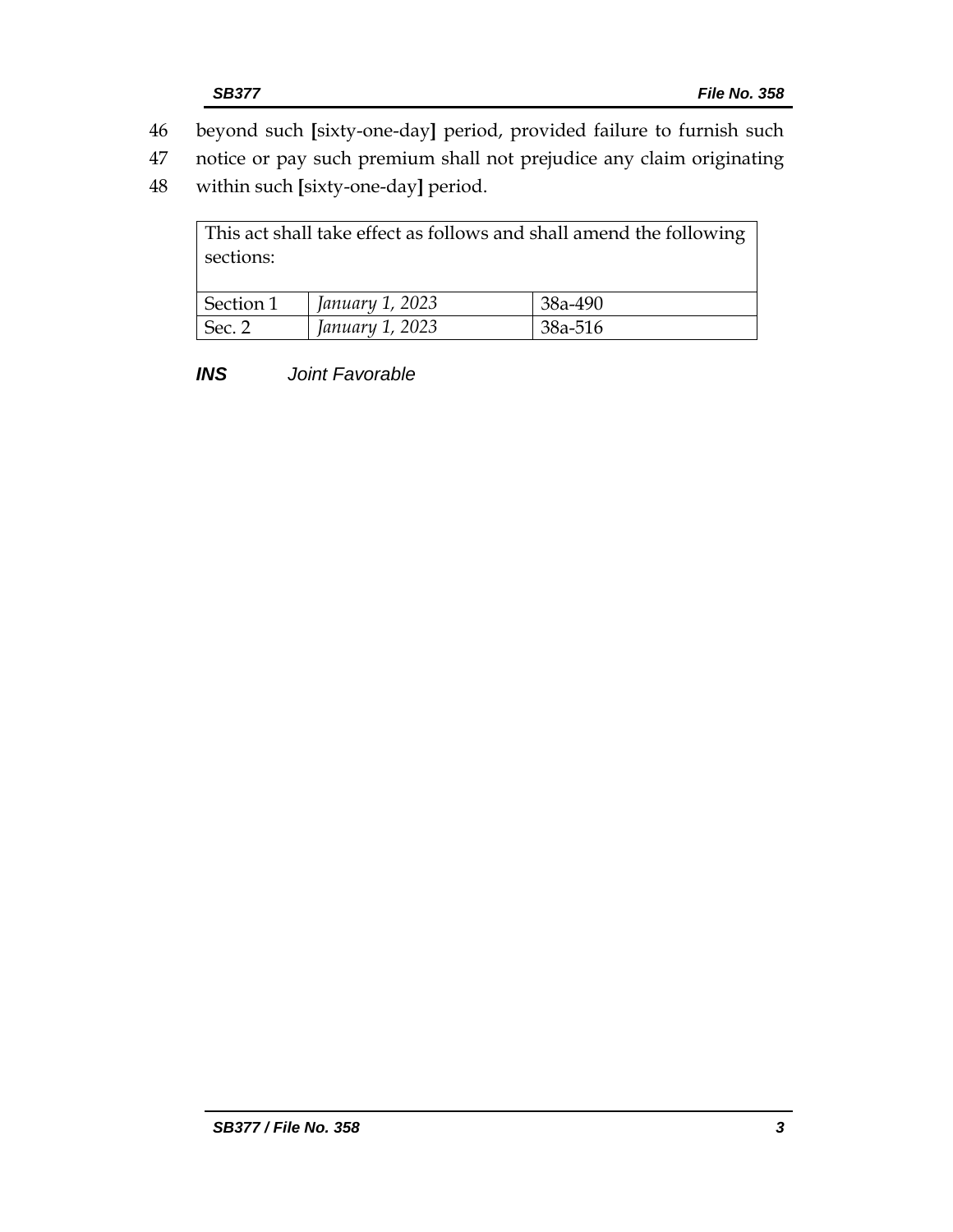*The following Fiscal Impact Statement and Bill Analysis are prepared for the benefit of the members of the General Assembly, solely for purposes of information, summarization and explanation and do not represent the intent of the General Assembly or either chamber thereof for any purpose. In general,*  fiscal impacts are based upon a variety of informational sources, including the analyst's professional *knowledge. Whenever applicable, agency data is consulted as part of the analysis, however final products do not necessarily reflect an assessment from any specific department.*

## *OFA Fiscal Note*

*State Impact:* None

*Municipal Impact:* None

#### *Explanation*

There is no fiscal impact resulting from the bill, which extends the notification period that insureds must notify insurers regarding the birth of a child, from 61 days to 120 days. The bill specifies that claims during the extended period are not prejudiced if notification or payment of premium is not provided, and therefore there is no anticipated impact to premiums to the state employee health plan, the Exchange, or municipal plans

### *The Out Years*

*State Impact:* None *Municipal Impact:* None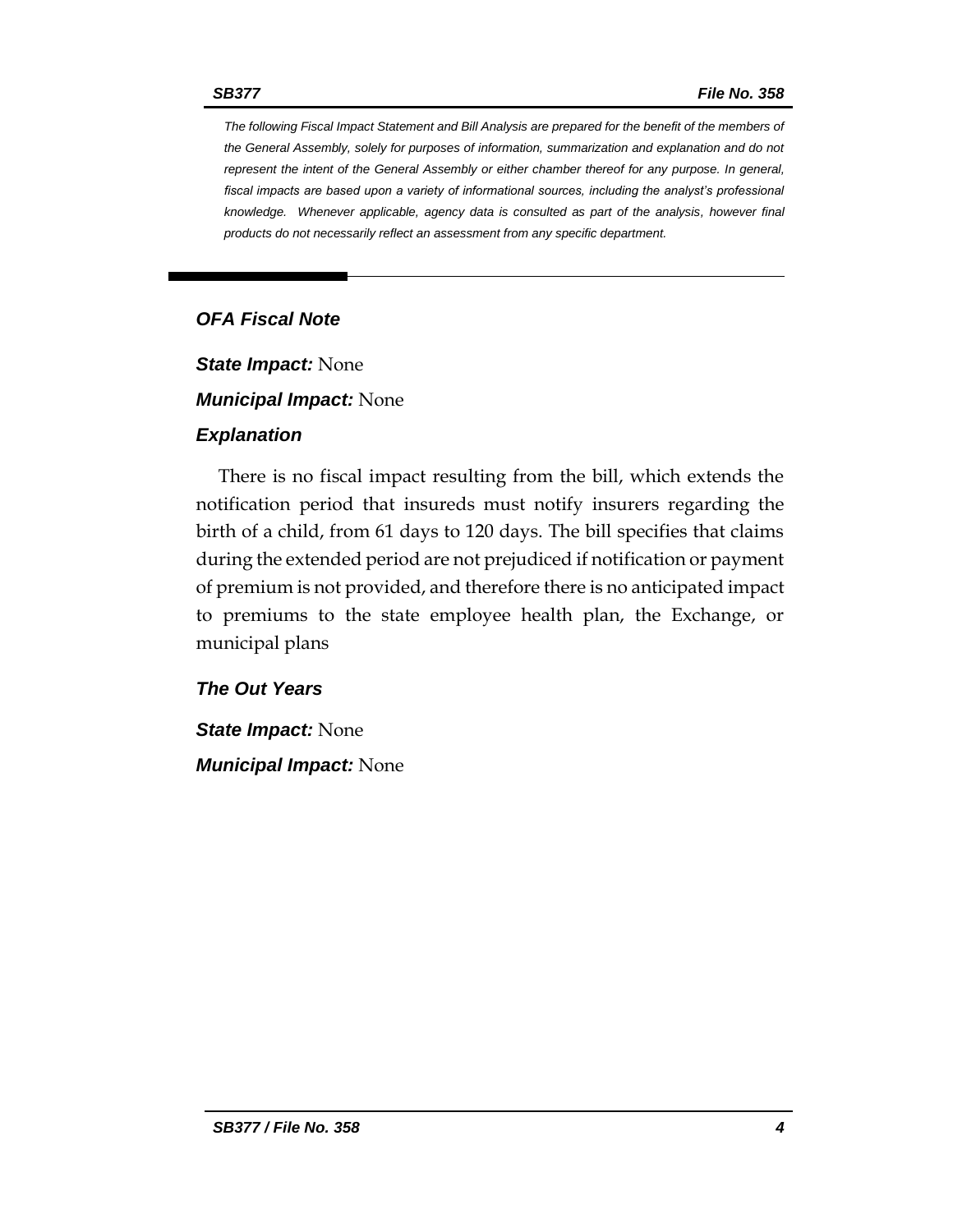#### **OLR Bill Analysis**

**SB 377**

#### *AN ACT CONCERNING HEALTH INSURANCE COVERAGE FOR NEWBORNS.*

#### **SUMMARY**

By law, certain health insurance policies that cover family members must cover newborns from birth for a set period before requiring payment to continue the coverage. The newborn's coverage must include injury and sickness benefits, including for the care and treatment of congenital defects and birth abnormalities.

This bill extends the period within which the insured person must (1) notify the health carrier (i.e., insurer, HMO, or hospital or medical service corporation) about the birth and (2) pay any required premium or subscription fee to continue the newborn's coverage beyond that period. Specifically, it extends the period from 61 days after birth to the later of (1) 121 days after birth or (2) the hospital discharge date. As under existing law, the bill specifies that failing to provide the notice and payment within the specified period does not prejudice claims originating during it.

The bill applies to fully insured individual and group health insurance policies delivered, issued, renewed, amended, or continued in Connecticut that cover (1) basic hospital expenses; (2) basic medicalsurgical expenses; (3) major medical expenses; (4) accidents; or (5) hospital or medical services, including those provided under an HMO plan. It also applies to individual health insurance policies that cover limited benefits. Because of the federal Employee Retirement Income Security Act (ERISA), state insurance benefit mandates do not apply to self-insured benefit plans.

EFFECTIVE DATE: January 1, 2023